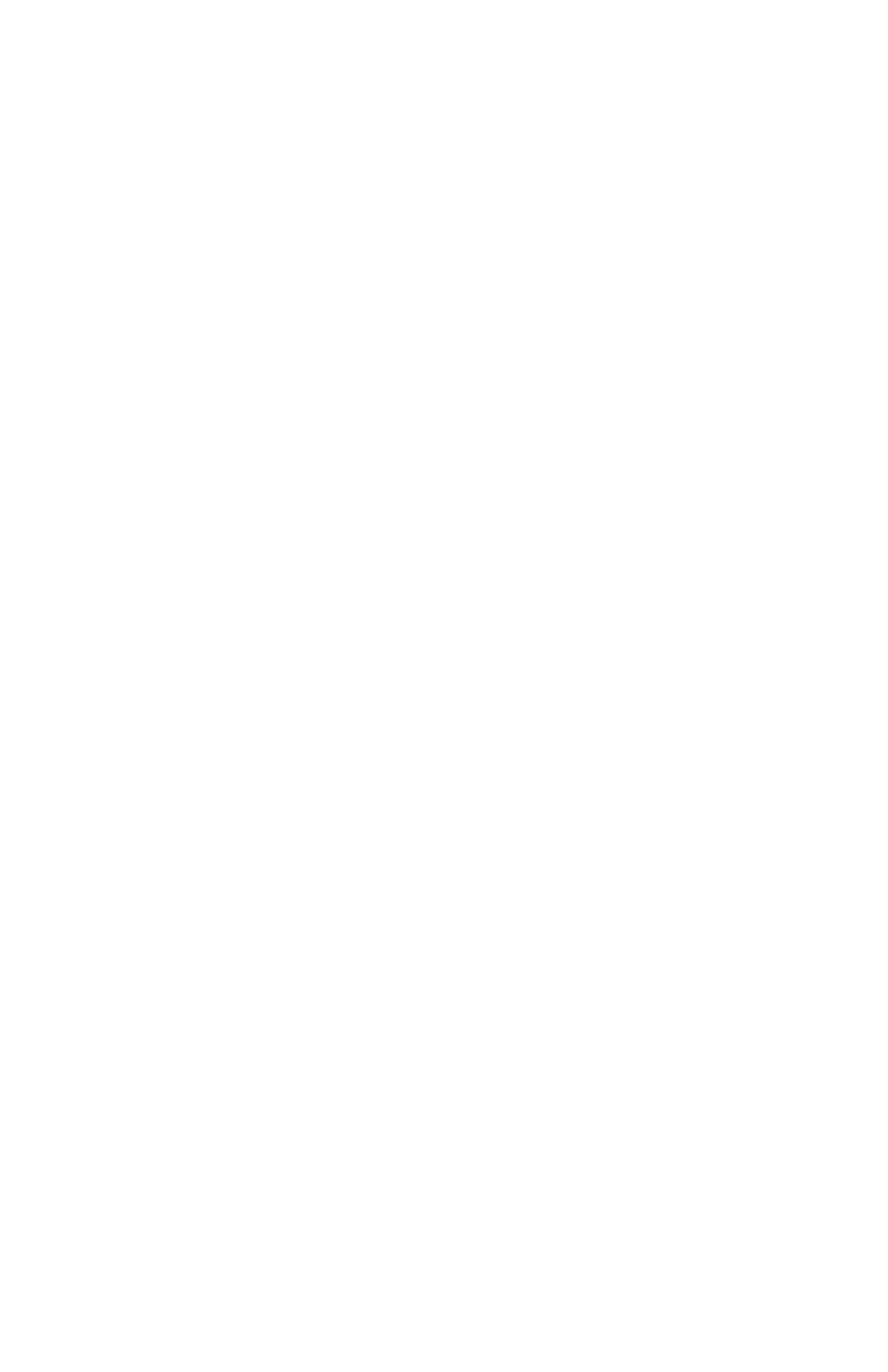#### *COMMENCEMENT PROGRAM*

| <b>Procession of School Banner</b>                                                                                                                                                 |
|------------------------------------------------------------------------------------------------------------------------------------------------------------------------------------|
| <b>Procession of Graduates</b>                                                                                                                                                     |
|                                                                                                                                                                                    |
| Chaplain                                                                                                                                                                           |
| Greetings from the Archdiocese of Hartford Mrs. Valerie Mara, Ed.S.<br>Superintendent<br><b>Center for Catholic Education and Formation</b>                                        |
| President/Chief Administrator                                                                                                                                                      |
|                                                                                                                                                                                    |
|                                                                                                                                                                                    |
|                                                                                                                                                                                    |
| <b>Musical Selection</b>                                                                                                                                                           |
| <b>Presentation of Special Awards</b><br>Mr. Cary Dupont '72, President/Chief Administrator<br>Mr. James Cooper, Dean of Academic Life<br>Mr. Albert Wallace, Dean of Student Life |
|                                                                                                                                                                                    |
| Mr. Cary M. Dupont '72                                                                                                                                                             |
| <b>St. Paul School Board</b>                                                                                                                                                       |
|                                                                                                                                                                                    |
| Recessional                                                                                                                                                                        |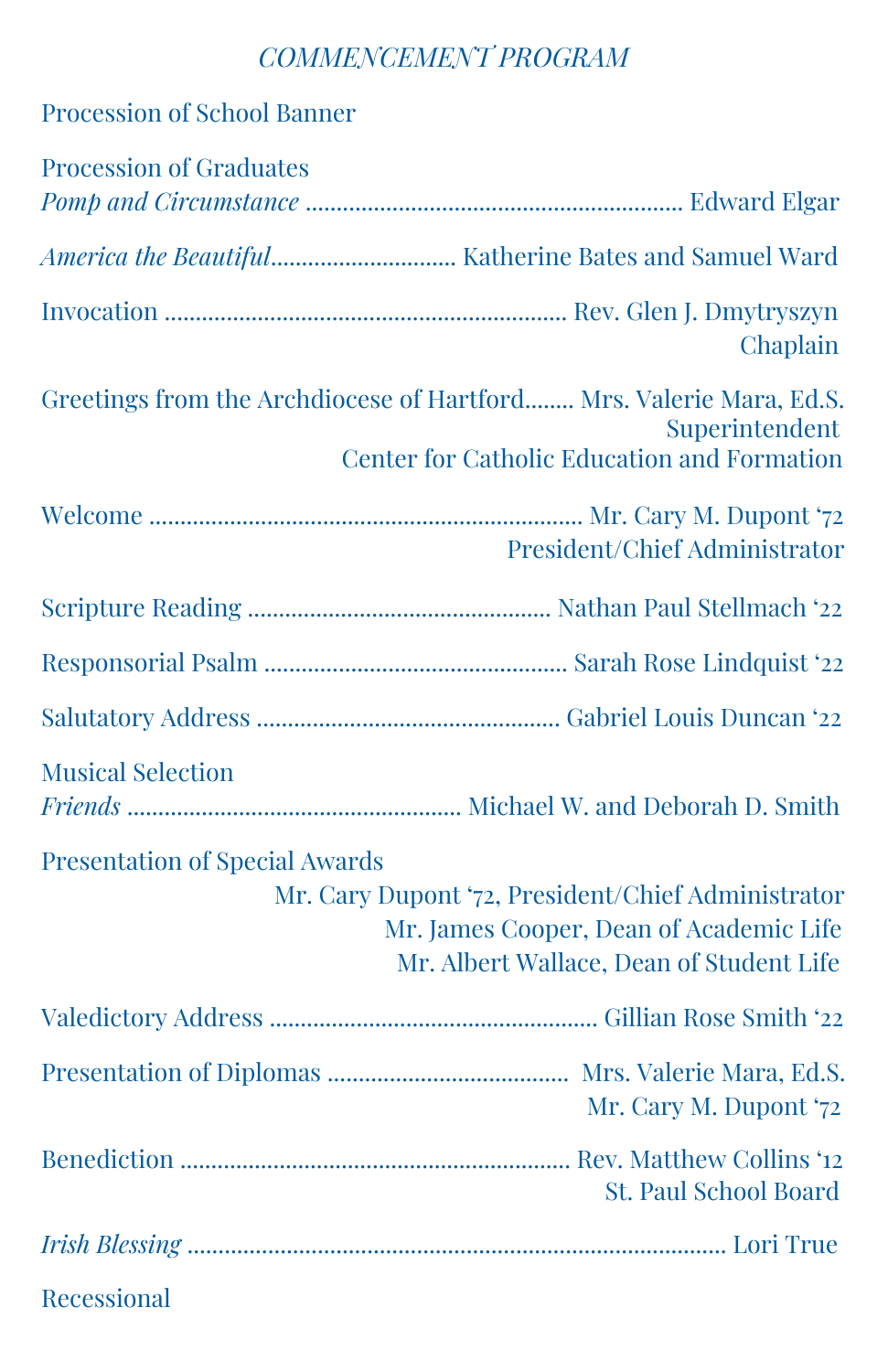#### *CLASS OFFICERS AND ADVISOR*

#### *ADMINISTRATION AND FACULTY*

Mr. Cary Dupont '72, President/Chief Administrator Mr. James Cooper, Dean of Academic Life Mr. Albert Wallace, Dean of Student Life Ms. Chelsea Mone '10, Director of Admissions Mr. David Dennehy, Director of Athletics Mr. Bryan Ricci '75, CPA, Director of Finance Mrs. Elaine Mancini, Director of School Counseling Rev. Glen J. Dmytryszyn, Chaplain

Mr. Raffaele Aliberti \* Mr. Joseph Cianciolo Mrs. Mary Clarke Mr. Lawrence Duffany \* Mr. Richard Gabbard Dr. Jonathan Gnoza Mrs. Regina Henderson-Conner \* Mrs. Altea Houle Mrs. Noemi Jalbert \* Mr. David Junko Mrs. Kimberly Kellogg Mrs. Elizabeth Kelly Mrs. Norma Kendrick Mrs. Tina Kromidas Mr. Trystan Landin Mrs. Yaira LeBron-Rojas Sr. Mary Mercy Lee, F.S.E.

Mrs. Melissa Lindquist Mr. Joseph Longmore Mr. Michael Madden Mrs. Elaine Mancini \* Mr. Mark Mazzarella '78 Mrs. Roberta McGuire \* Mr. David Palmero Mr. John Perrier Mrs. Lisa Pisani \* Mrs. Nancy Priemer Mrs. Nicole Silva Mr. Mark Simpson Mr. Louis Vollono Mr. Albert Wallace \* Mrs. Rosanne Whitney Mrs. Dawn Zillich

\* Department Head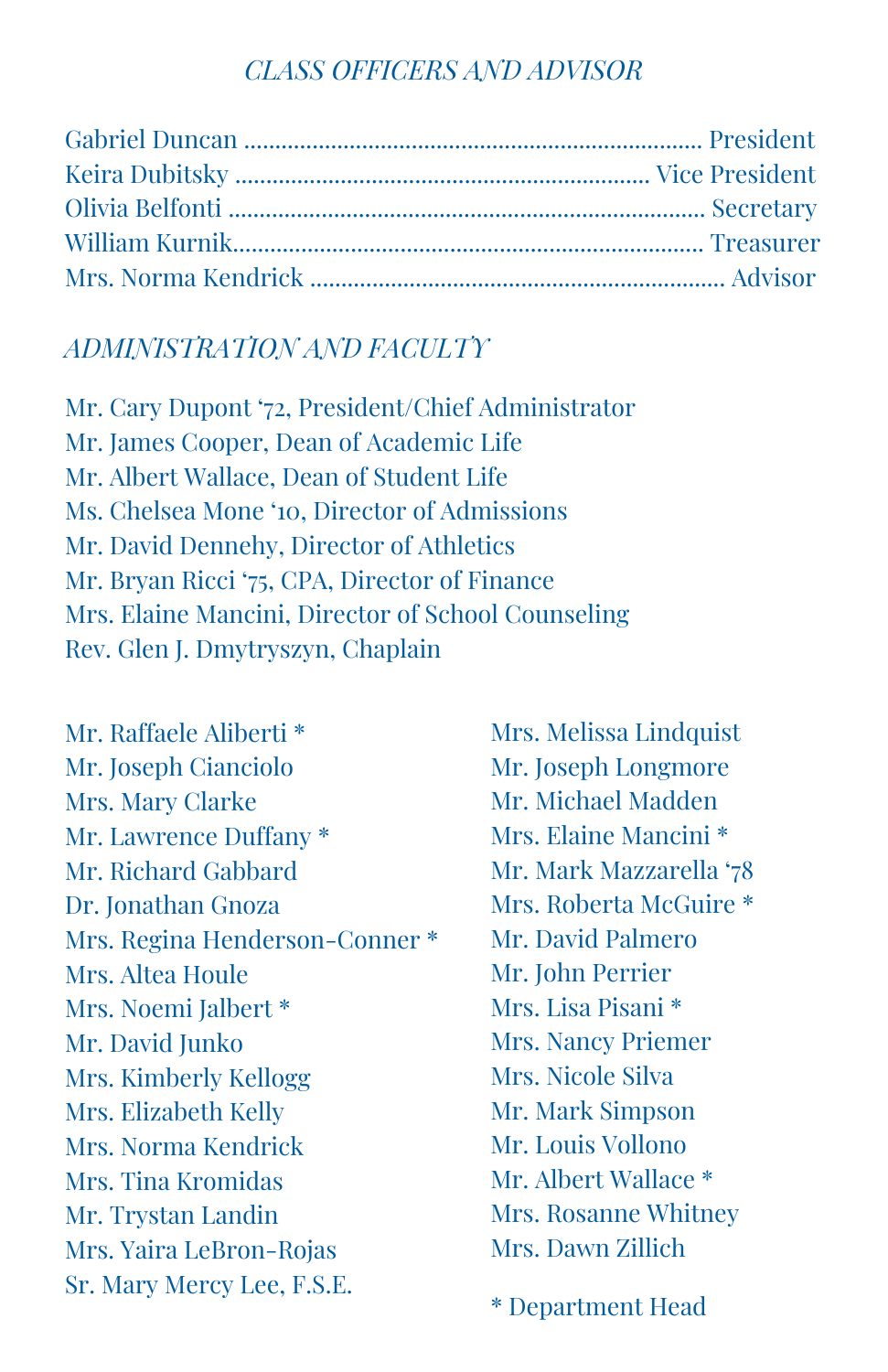#### ST. PAUL CATHOLIC HIGH SCHOOL Class of 2022

#### Gillian Rose Smith – Valedictorian Gabriel Louis Duncan – Salutatorian

Brea L. Aldi + Julian Anthony Alvia  $# * >$ Bryan D. Ambos Amelia M. Badzioch \* > Chris Begey Olivia Ann Belfonti \* + Benjamin Anthony Bochicchio Marissa J. Calcagni Casey M. Cerruto Andrew James Cherrone James D. Cipriano + Isaiah Maxwell Conner Megan Carolyn Crean \* Isabella Mary Crowley \* Holden Jacob Crowther Ryan Peter Daniels Katherine Sharon Darragjati \* > Isabella Angeline Dauphinais \* Reagan K. Davis \* Alex Santiago Deegan Alyssa Anne De Leon \* > Joseph L. D'Orso Carter J. Dossias \* Erin L. Downes Nicholas Joseph Dube Keira Ann Dubitsky # \* + > Gabriel Louis Duncan # \* > Cameron Elizabeth Dutil + James Lee Eady Cameron William Fabrizio Faith Feliciano Brendan James Foley \* + Luke Robert Foley Kailey Elizabeth Fontaine \*

Daniel Robert Gaffney John Brian Gaffney John Christopher Galvin Tristan Michael Gambuzza Giselle Saraí Garcia \* Megan Therese Gaudreau Lilli Ann Giammarco Crichton G. Granados Arianna Italia Griffin Matthew Robert Grinvalsky \* Nicholas Andrew Grinvalsky \* Adam G. Houle \* Luca Raffaele Izzo Mario Giuseppe Izzo Jayla Louise Johnson Daniel Thomas Kelly + William Patrick Joseph Kelly \* + Maya Sophie Kieltyka Daniel Jonathon Kozmon \* > Anna Katerina Kretsch \* > Madelyn Mary Margaret Kronen Madeline Elizabeth Kurnik \* William Henry Kurnik Jovanna T. Lafleur \* Avery J. Latham + Lionel Legare Natalie Grace Leone Sarah Rose Lindquist \* > Taylor Elizabeth Lorenzetti Abigail Moran MacAllister \* Matthew Maglio \* Madison Louise Matava-Pickering \* Kylie Brooke McCue \* Devin Michelle Meurer \*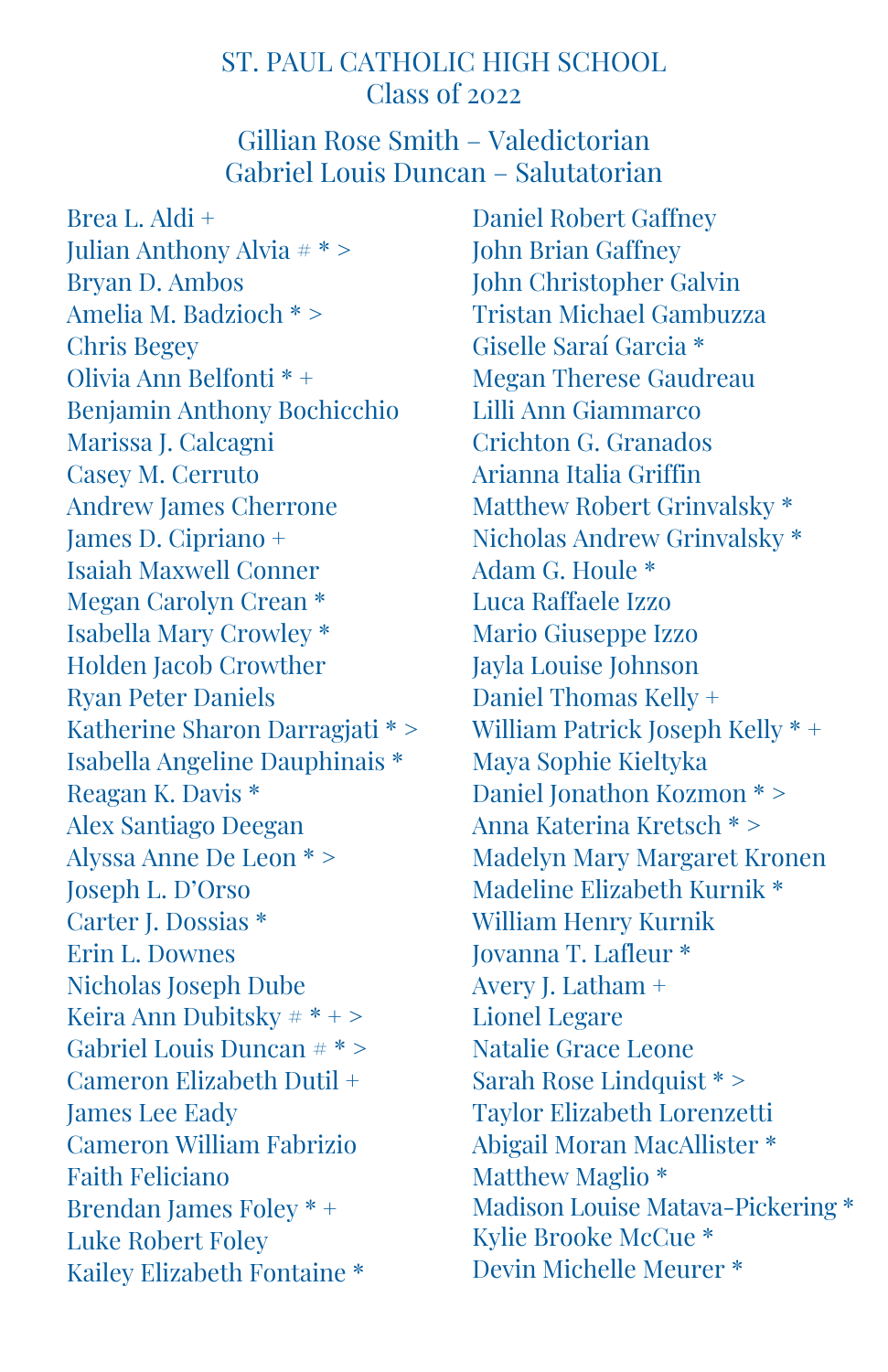Samantha Janice Millerick \* Nicholas Mirabilio Mulhall \* Stephen Charles Morelli Samantha Riley Naples \* John Newman Mau Quynh Nhu Nguyen \* Matthew J. Palmieri Jacob Thomas Patterson Anthony Joseph Penisse Samuel Joseph Peruta Bella Alexandria Peterson + Mekhi Elijah Petteway Savannah Angela Piers Mikel Palaj Josh Liam Porter Brendan Christopher Poudrier Madison Lynn Prendergast + Mitchell T. Radden \* Neesha Deepak Ramchandani \* Adriana Raymond \* Scott Ryder Raymond # \* > Joseph David Rediker Danielle Sophia Regan Marissa Resendez-Neron Anthony Louis Ricciuti Robert D. Roach III Jada Annie-Monet Robinson

Emilia Elizabeth Rodriguez Emily Elizabeth Ronalter \* Giana Rose Roy + Zoey Yan Rubins Kerissa Rylee Salsbury Michael R. Sanzone Matthew John Morrison Sefcik Emily Elizabeth Shanahan \* Sydney Elizabeth Sirica \* Gillian Rose Smith  $# * > 0$ Nathan Paul Stellmach  $# * = >$ Eleni-Sofia Stephani \* Jayden William Thomas Alexis Tai Tierpack \* Hoang Khoi Tran Peyton Myles Upson Brian William Vaccarelli Adriana Varela-Marin Francesco Antonio Vesci Riley C. Wagner \* Matthew Felix Walker Marlon P. Wilkins Owen Thomas Wood Catherine Elizabeth Wootton \* Abigail Jessica Wroblewski # \* > Nina Yang Joshua N. Zatulskis

# Summa Scholar \* National Honor Society + Legacy Student > St. Paul Scholars = National Merit Finalist

#### *ACKNOWLEDGMENTS*

| Directed by Mr. David Junko                |
|--------------------------------------------|
| Director of Music, Archdiocese of Hartford |
|                                            |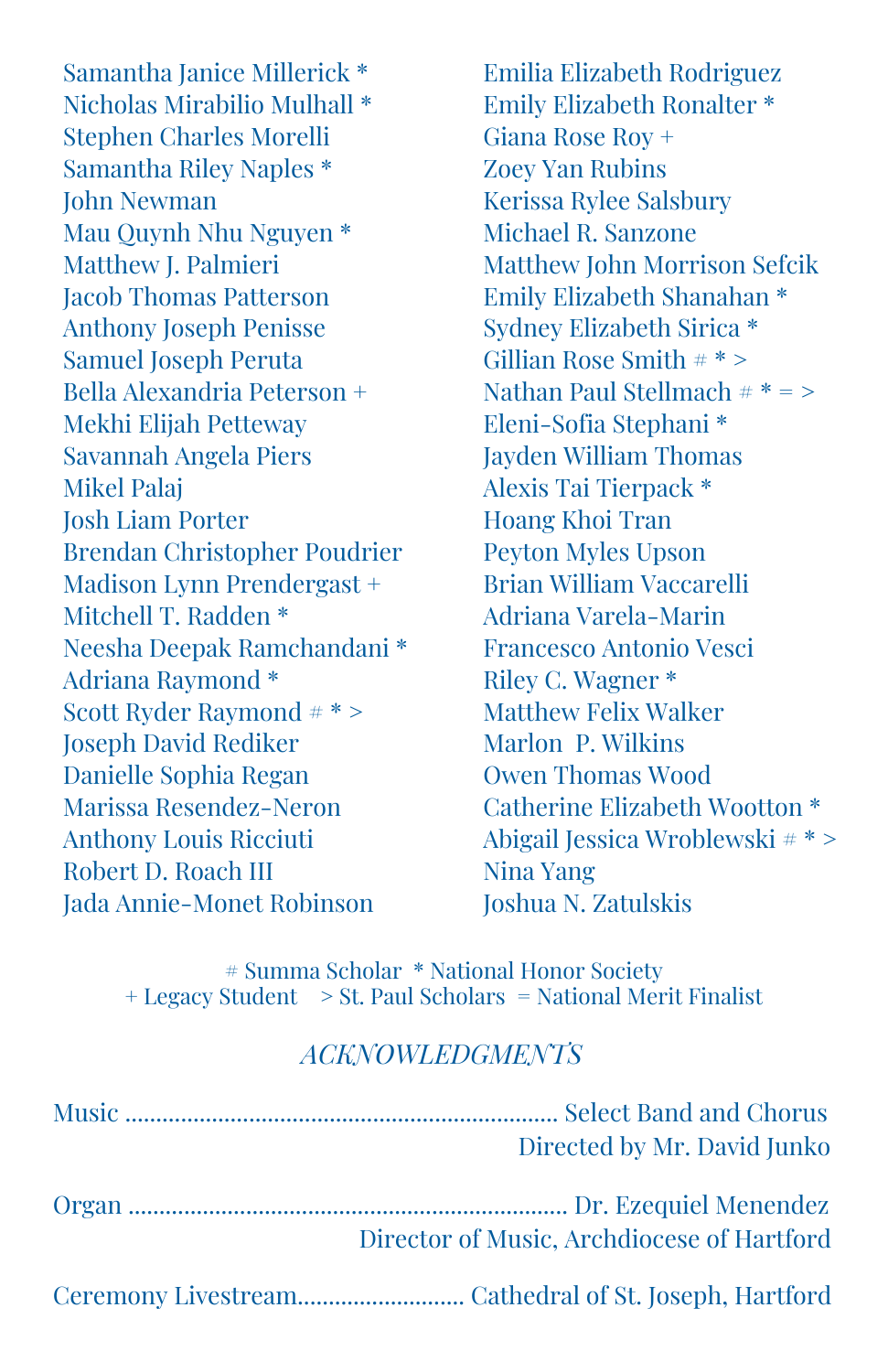#### *AMERICA THE BEAUTIFUL* By Katherine Bates and Samuel Ward

O beautiful for spacious skies, For amber waves of grain, For purple mountain majesties Above the fruited plain! America! America! God shed his grace on thee And crown thy good with brotherhood From sea to shining sea!

O beautiful for pilgrim feet Whose stern impassioned stress A thoroughfare of freedom beat Across the wilderness! America! America! God mend thine every flaw, Confirm thy soul in self-control, Thy liberty in law!

#### *FRIENDS* By Michael W. Smith and Debbie D. Smith

*A tradition that began in 1990, this song is sung in memory of deceased members of our alumni community to remind us that friendships born out of God's love are eternal.*

#### *Verse 1*

Packing up the dreams God planted In the fertile soil of you. Can't believe the hopes He's granted, Means a chapter in your life is through.

But we'll keep you close as always, It won't even seem you're gone. 'Cause our hearts in big and small ways Will keep the love that keeps us strong.